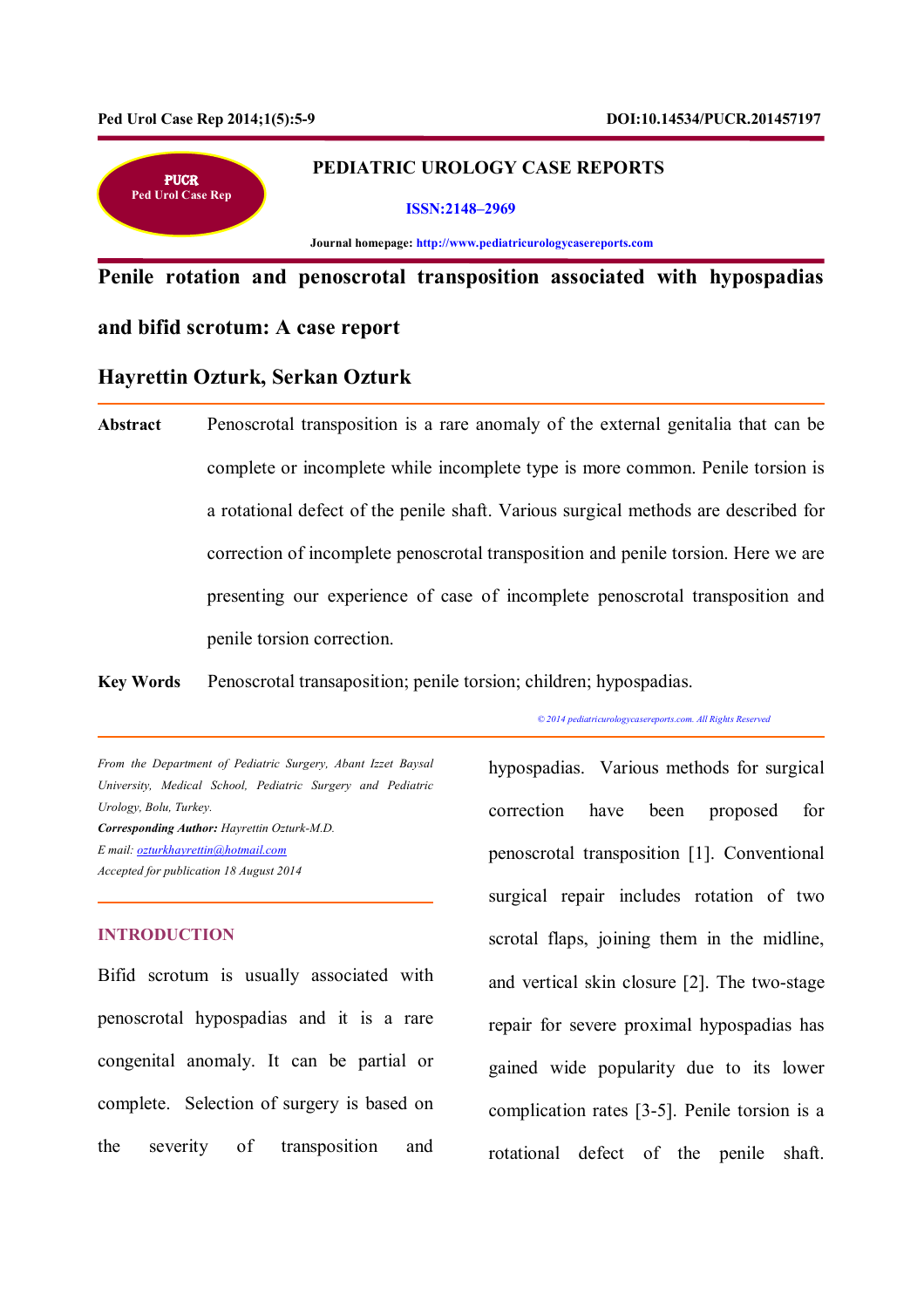Abnormal penile rotation, usually counterclockwise, is seen independently or in association with other penile anomalies such as hypospadias [6].

Here we are presenting our experience of a case of incomplete penoscrotal transposition and penile torsion correction.

### **CASE REPORT**

A 12 year old boy presented with incomplete penoscrotal transposition along with penile rotation (Fig 1A, B).





**Fig. 1. A, B.** Preoperative condition of penile torsion and penoscrotal transposition.

His hypospadias had been repaired previously in another center. He had a normal karyotype with no accompanying deformity. In our case, in correction of the penoscrotal transposition and the penile rotation were performed reorienting the scrotum inferiorly with limited rotation, flaps joining them in the midline, and vertical skin closure (Figure 2). Postoperative result was satisfactory.



**Fig. 2.** Appearance of penis and scrotum after surgical repair.

# **DISCUSSION**

Bifid scrotum has been well established as a phenotype of the partial androgen insensitivity syndrome [7]. The embryologic results may cause incomplete or failed inferomedial migration of the labioscrotal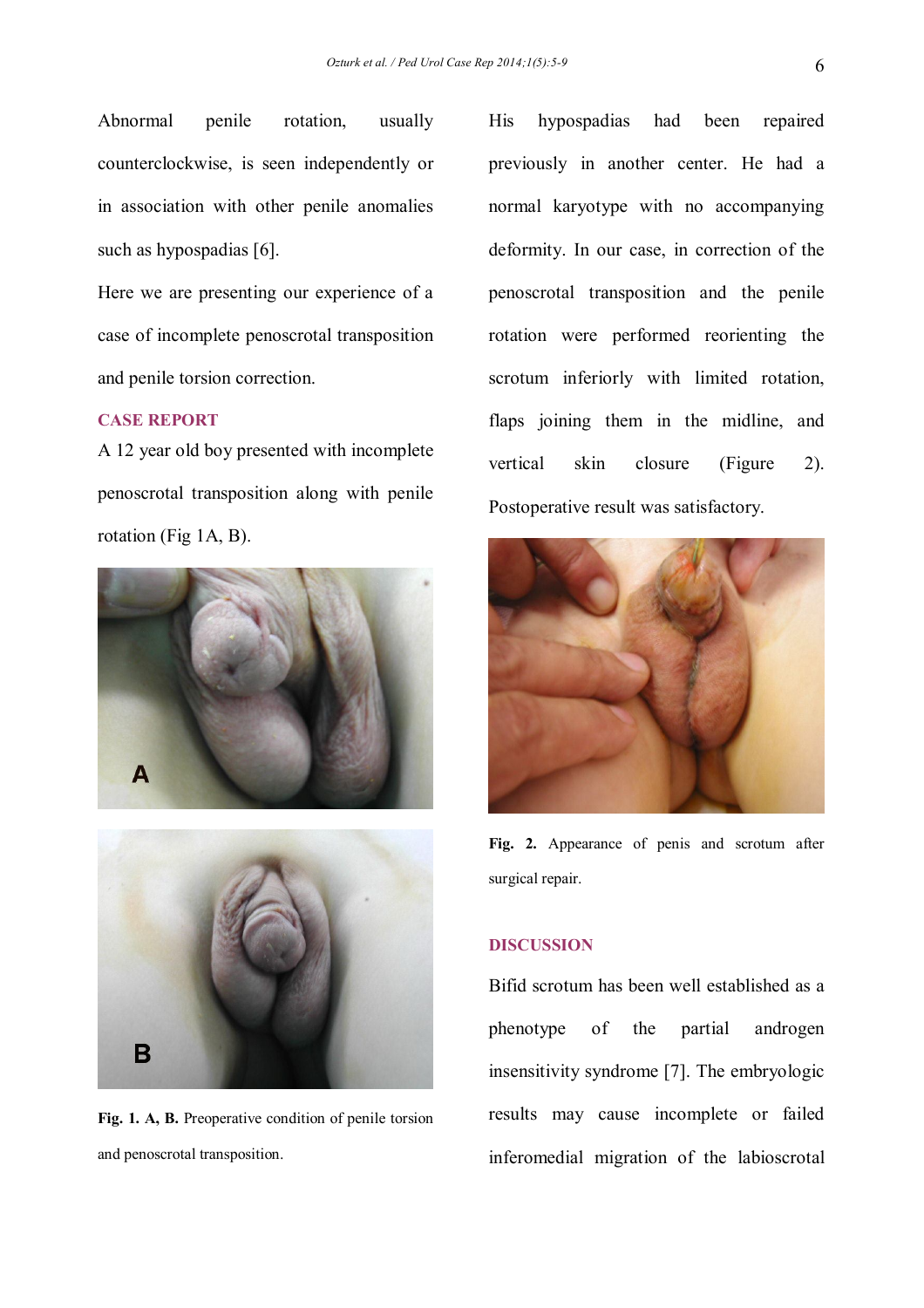swellings. Penoscrotal transposition may be partial or complete with its less severe forms having been termed bifid scrotum, doughnut scrotum, prepenile scrotum, and shawl scrotum. Frequently, this condition occurs in conjunction with perineal, scrotal, or penoscrotal hypospadias [8]. Penoscrotal transposition has also been associated with caudal regression, sex chromosome abnormalities, and Aarskog syndrome [9- 11]. In the majority of patients with penoscrotal have a significant urinary tract abnormality such as renal agenesis and dysplasia [12,13].

Usual surgical repair includes rotation of two scrotal flaps, joining them in the midline, and vertical skin closure [2]. Additionally, there are surgical techniques such as reorienting the scrotum inferiorly with limited rotation flaps, inguinal based groin flaps and transposition of the penis superiorly in a planned two-stage approach [2,14,15]. Some authors have reported on incorporating urethroplasty and transposition

in a single-stage procedure particularly if the Koyanagi procedure is used [7,16].

Congenital penile torsion is an anomaly of unknown cause. In this anomaly, there is a three-dimensional malrotation of the corporal bodies or sometimes just the glans. The abnormal penile rotation is usually counterclockwise, in generally on the left side [17], and many times associated with chordee and hypospadias. The incidence of isolated penile torsion is 1.7–27%, with torsion of more than 90 degrees reported in 0.7% of cases [18,19]. Torsion of the penis varies between 30 degrees and 180 degrees. The defect is often correctable by penile degloving and realignment of the median raphe. In our case, hypospadias repair has been performed previously in another center. In this case, penile torsion and penoscrotal transposition of patient were treated in the same session. In our case, reorienting the scrotum inferiorly with limited rotation, flaps joining them in the midline, and vertical skin closure were performed. No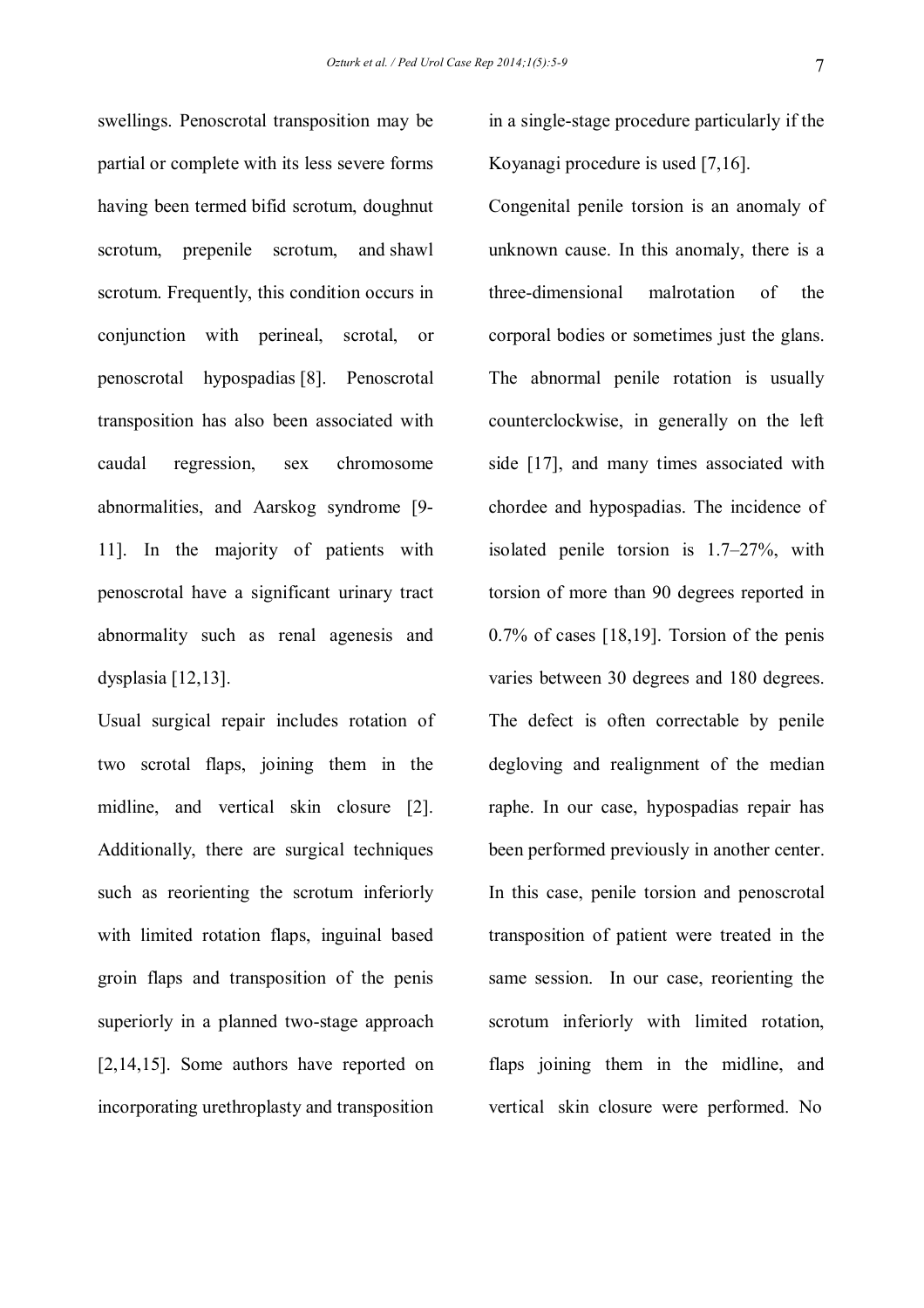complications were observed after treatment. Two-stage method of treatment may allow less complication. This approach is very

### **REFERENCES**

- 1. Mokhless I, Youssif M, Eltayeb M, Hanna M. Z-plasty for sculpturing of the bifid scrotum in severe hypospadias associated with penoscrotal transposition. J Pediatr Urol. 2011;7:305-9.
- 2. Glenn JF, Anderson EE. Surgical correction of incomplete penoscrotal transposition. J Urol. 1973;110:603-5.
- 3. Gershbaum MD, Stock JA, Hanna MK. A case for 2-stage repair of perineoscrotal hypospadias with severe chordee. J Urol. 2002;168:1727-8.
- 4. Arena F, Romeo C, Manganaro A, Arena S. Surgical correction of penoscrotal transposition associated with hypospadias and bifid scrotum; our experience of two-stage repair. J Pediatr Urol. 2005;1:289-94.

caring and can be very useful in appropriate cases.

**CONFLICT OF INTEREST None declared.**

- 5. Bracka A. Hypospadias repair: the twostage alternative. Br J Urol. 1995;76:31- 41.
- 6. AAA Zeid, H Soliman. Penile Torsion: an Overlooked Anomaly with Distal Hypospadias Annals of Pediatric Surgery. 2010;6:93-7.
- 7. Perovic S, Vukadinovic V. Penoscrotal transposition with hypospadias: 1-stage repair. J Urol. 1992;148:1510-3.
- 8. Pinke LA, Rathbun SR, Husmann DA, K ramer SA. Penoscrotal transposition: review of 53 patients. J Urol. 2001;166:1865-68.
- 9. Lage JM, Driscoll SG, Bieber FR. Trans position of the external genitalia associated with caudal regression. J Urol. 1987;138:387-9.
- 10. Yamaguchi T, Hamasuna R, Hasui Y, Kitada S, Osada Y. 47,XXY/48,XXY,+21 chromosomal